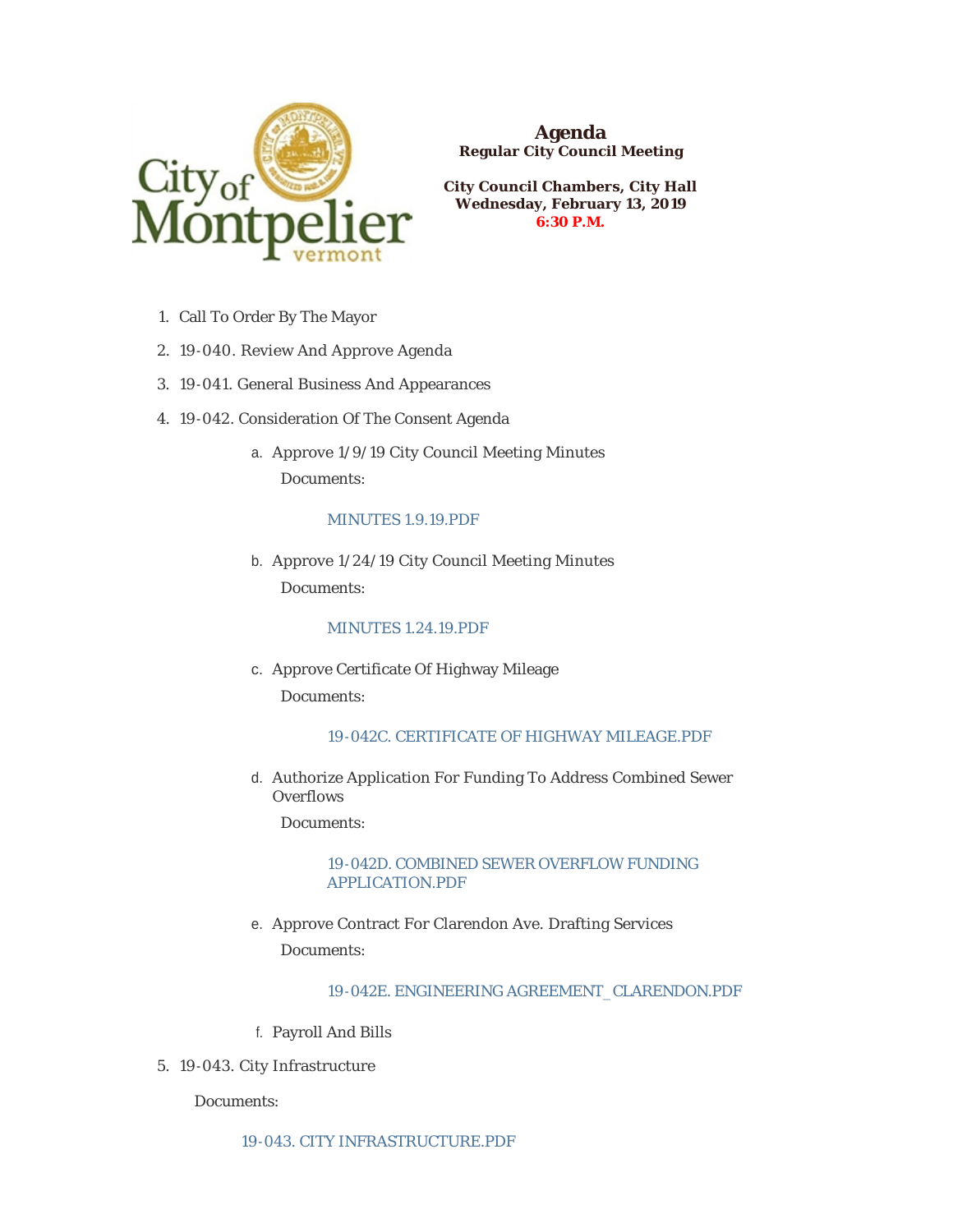#### 19-044. North Branch East 6.

Documents:

# [19-044. NORTH BRANCH EAST EXPANDED MEMO.PDF](https://www.montpelier-vt.org/AgendaCenter/ViewFile/Item/1255?fileID=9441)

19-045. Zoning Fixes 7.

Documents:

#### [19-045. ZONING FIXES.PDF](https://www.montpelier-vt.org/AgendaCenter/ViewFile/Item/1254?fileID=9324)

19-046. Revolving Loan Fund Reorganization 8.

Documents:

# [19-046. LOAN FUND REORGANIZATION MEMO.PDF](https://www.montpelier-vt.org/AgendaCenter/ViewFile/Item/1253?fileID=9325)

19-047. Social And Economic Justice Advisory Committee Charge 9.

Documents:

# [19-047. SOCIAL JUSTICE ADVISORY COMMITTEE CHARGE DRAFT.PDF](https://www.montpelier-vt.org/AgendaCenter/ViewFile/Item/1250?fileID=9353)

19-048. Recreation Center Feasibility Study 10.

Documents:

# [19-048. RECREATION FEASIBILITY STUDY RESULTS.PDF](https://www.montpelier-vt.org/AgendaCenter/ViewFile/Item/1258?fileID=9326)

19-049. Public Message Board 11.

Documents:

## [19-049. PUBLIC MESSAGE BOARD.PDF](https://www.montpelier-vt.org/AgendaCenter/ViewFile/Item/1257?fileID=9354)

19-050. Community Indicators 12.

Documents:

## [19-050. COMMUNITY INDICATORS.PDF](https://www.montpelier-vt.org/AgendaCenter/ViewFile/Item/1259?fileID=9335)

- 19-051. Other Business 13.
- 19-052. Council Reports 14.
- 19-053. Mayor 's Report 15.
- 19-054. City Clerk's Report 16.
- 19-055. City Manager 's Report 17.
- 19-056. Possible Real Estate Transaction 18.

*It is anticipated that this discussion will be conducted in Executive Session in accordance with Title I, VSA §313, Executive Sessions (a)(2) the negotiating or securing of real estate purchase or lease options.*